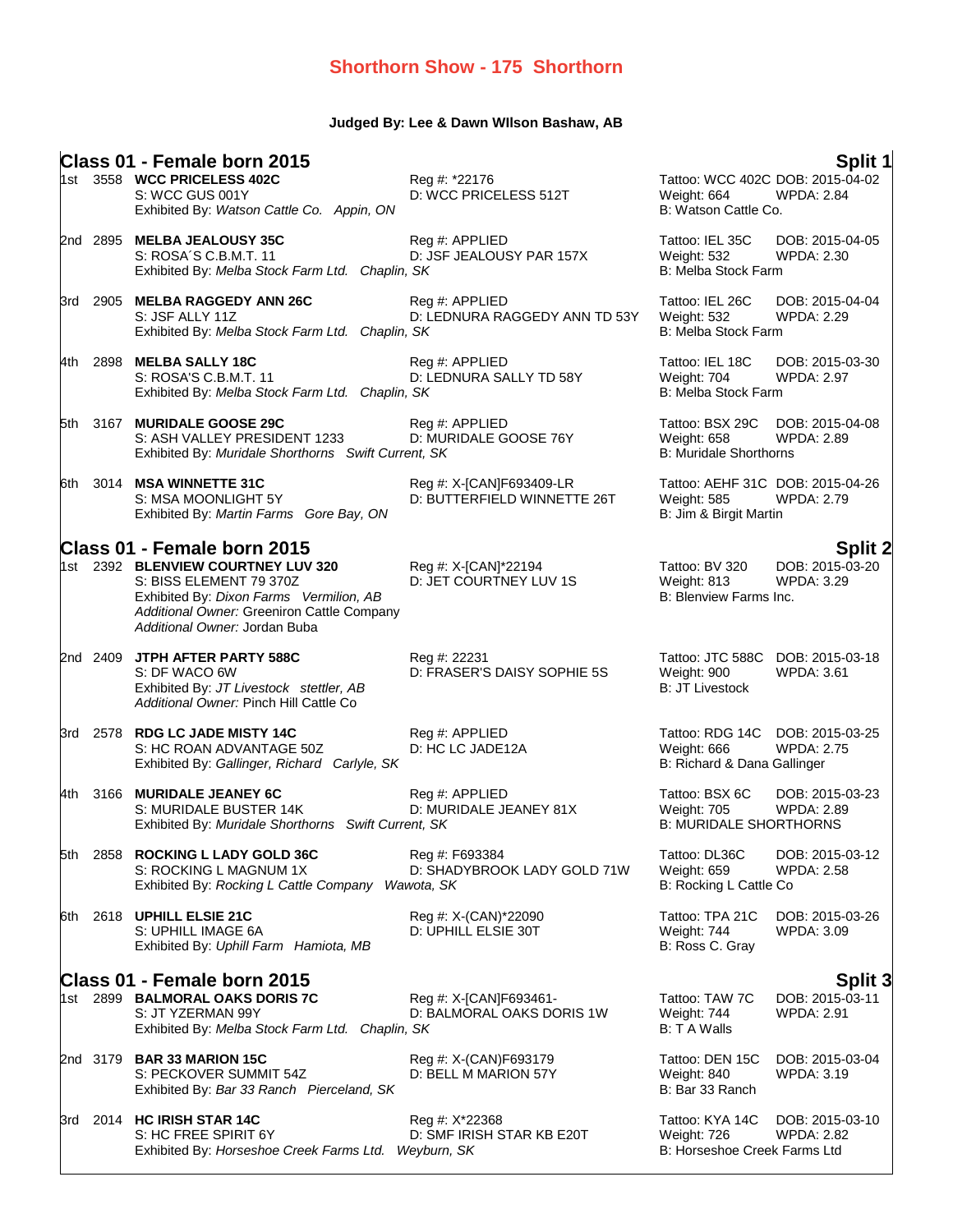| 4th   | 3411     | <b>NIMMO REID CORVETTE 12C</b><br>S: NIMMO REID ZEKE 2Z<br>Exhibited By: Spady Farms Deroche, BC                                                                                | Reg #: APPLIED FOR<br>D: NIMMO REID UTURN 14U           | Tattoo: SF12C<br>Weight: 674<br>B: Spady Farms                      | DOB: 2015-03-03<br><b>WPDA: 2.55</b>                   |
|-------|----------|---------------------------------------------------------------------------------------------------------------------------------------------------------------------------------|---------------------------------------------------------|---------------------------------------------------------------------|--------------------------------------------------------|
| 5th   |          | 2020 HC MINNIE 12C<br>S: JSF HOT WIRE<br>Exhibited By: Horseshoe Creek Farms Ltd.                                                                                               | Reg #: X*22384<br>D: WAUKARU MINNIE 8068<br>Weyburn, SK | Tattoo: KYA 12C<br>Weight: 737<br>B: Horseshoe Creek Farms Ltd      | DOB: 2015-03-05<br><b>WPDA: 2.81</b>                   |
| 6th   |          | 3017 MSA LADY ESTHER 2C<br>S: BUTTERFIELD ABERHART 2A<br>Exhibited By: Martin Farms Gore Bay, ON                                                                                | Reg #: X-[CAN]*22004-<br>D: MSA LADY SAPHIRE ESTHER 3S  | Tattoo: NM 2C<br>Weight: 758<br><b>B: Nickolas Martin</b>           | DOB: 2015-03-06<br><b>WPDA: 2.90</b>                   |
| 7th   |          | 2622 UPHILL PRINCESS 11C<br>S: SASKVALLEY IMAGINE 65X<br>Exhibited By: Uphill Farm Hamiota, MB                                                                                  | Reg #: X-(CAN)F693237<br>D: UPHILL PRINCESS 20U         | Tattoo: TPA 11C<br>Weight: 732<br>B: Ross C. Gray                   | DOB: 2015-03-06<br><b>WPDA: 2.80</b>                   |
|       |          | Class 01 - Female born 2015<br>1st 2069 HILL HAVEN BELLA QUEEN 44C<br>S: HILL HAVEN ENDEAVOR 21A<br>Exhibited By: Hill Haven Farm Duntroon, ON<br>Additional Owner: Rylan Knupp | Reg #: [CAN]F693120<br>D: CCS QUEEN OF HEARST 322S      | Tattoo: DLA 44C<br>Weight: 801<br>B: Hill Haven Shorthorns          | Split 4<br>DOB: 2015-02-26<br><b>WPDA: 2.98</b>        |
|       | 2nd 2681 | <b>HAWKEN COLOR MY BEAUTY 16C</b><br>S: BRAEBANK ZEPHYR 5Z<br>Exhibited By: Hawken Shorthorns Glenavon, SK                                                                      | Reg #: X CAN 22152<br>D: HAWKEN ZAVANNAH 6Z             | Tattoo: HWK 16C<br><b>Weight: 732</b><br>B: Hawken shorthorns       | DOB: 2015-02-26<br><b>WPDA: 2.72</b>                   |
|       | 3rd 2863 | <b>ROCKING L FLORA 20C</b><br>S: ROCKING L ZEUS 3Z<br>Exhibited By: Rocking L Cattle Company Wawota, SK                                                                         | Reg #: F693382<br>D: ROCKING L FLORA 10X                | Tattoo: DL20C<br>Weight: 770<br>B: Rocking L Cattle Co              | DOB: 2015-02-28<br>WPDA: 2.88                          |
| 4th   |          | 3667 LEHNA SODA 128C<br>S: SASKVALLEY YOSEMITE SAM 3Y<br>Exhibited By: Evergreen Lane Farms Amisk, AB                                                                           | Reg #: F693413<br>D: MURIDALE SODA 28Z                  | Tattoo: ELF 128C<br>Weight: 738<br>B: Munroe Lehne                  | DOB: 2015-02-25<br><b>WPDA: 2.73</b>                   |
|       | 5th 3131 | <b>BELL M SALLY 28C</b><br>S: BELL M VISONARY 127Y<br>Exhibited By: Bell M Farms Englefeld, SK                                                                                  | Reg #: XF693490<br>D: BELL M SALLY 105W                 | Tattoo: AMS 28C<br>Weight: 630<br><b>B: Bell M Farms</b>            | DOB: 2015-02-20<br>WPDA: 2.29                          |
|       |          | Class 01 - Female born 2015                                                                                                                                                     |                                                         |                                                                     |                                                        |
|       |          | 1st 3415 NIMMO REID CHIQUITA 4C<br>S: JSF ADDICTED 82U<br>Exhibited By: Spady Farms Deroche, BC                                                                                 | Reg #: APPLIED FOR<br>D: NIMMO REID WONITA 12W          | Tattoo: SF4C<br>Weight: 840<br>B: Spady Farms                       | <b>Split 5</b><br>DOB: 2015-02-01<br><b>WPDA: 2.86</b> |
|       | 2nd 2407 | <b>JTPH SHE'S A TEASE 582C</b><br>S: DF WACO 6W<br>Exhibited By: JT Livestock stettler, AB<br>Additional Owner: Pinch Hill Cattle Co                                            | Reg #: 22230<br>D: FRASER'S DAISY SOPHIE 5S             | Tattoo: JTC 582C<br>Weight: 839<br><b>B: JT Livestock</b>           | DOB: 2015-02-01<br><b>WPDA: 2.85</b>                   |
|       |          | 3rd 3176 BAR 33 PRINCESS 3C<br>S: PECKOVER SUMMIT 54Z<br>Exhibited By: Bar 33 Ranch Pierceland, SK                                                                              | Reg #: X-(CAN)F693183<br>D: BAR 33 PRINCESS 5U          | Tattoo: HLN 3C<br>Weight: 841<br>B: Bar 33 Ranch                    | DOB: 2015-02-19<br><b>WPDA: 3.05</b>                   |
| 4th l |          | 2115 GLENFORD MISTY 44C<br>S: GLENFORD JUST RIGHT 20Z<br>Exhibited By: Bender Shorthorns Neudorf, SK                                                                            | Reg #: X-[CAN]F693530<br>D: GLENFORD MISTY 83Y          | Tattoo: XZY 44C<br>Weight: 901<br><b>B: GLENN &amp; RYAN BENDER</b> | DOB: 2015-02-15<br>WPDA: 3.22                          |
| 5th   |          | 2849 SOUTH RIVER TIFFANY 64C<br>S: HC ROYAL RED 57Y<br>Exhibited By: South River Shorthorns Melfort, SK                                                                         | Reg #: APPLIED<br>D: SOUTH RIVER TIFFANY 64A            | Tattoo: THY 64C<br>Weight: 575<br><b>B: South River Shorthorns</b>  | DOB: 2015-02-12<br><b>WPDA: 2.03</b>                   |
|       |          | 2866 ROCKING L MELISSA 5C<br>S: ROCKING L ZEUS 3Z<br>Exhibited By: Rocking L Cattle Company Wawota, SK                                                                          | Reg #: F693381<br>D: BELL M MELISSA 49X                 | Tattoo: DL5C<br>Weight: 727<br>B: Rocking L Cattle Co               | DOB: 2015-02-16<br>WPDA: 2.61                          |
|       |          | Class 01 - Female born 2015                                                                                                                                                     |                                                         |                                                                     | Split 6                                                |
|       |          | 1st 2246 BISS GODIVA 116C<br>S: DF PURE GOLD 3N<br>Exhibited By: Buba, Jordan Spruce Grove, AB<br>Additional Owner: Andie Hadway                                                | Reg #: APPLIED FOR<br>D: DF GODIVA 10U                  | Weight: 755<br>B: Jordan Buba                                       | Tattoo: BISS 116C DOB: 2015-01-28<br><b>WPDA: 2.53</b> |
|       |          | 2nd 3425 REDNECK CINNAMON 4C<br>S: JSF JAZZ 29Z                                                                                                                                 | Reg #: X-[CAN]*21923-<br>D: UPHILL MAXINE 8X            | Tattoo: DCD 4C<br>Weight: 914                                       | DOB: 2015-01-27<br><b>WPDA: 3.06</b>                   |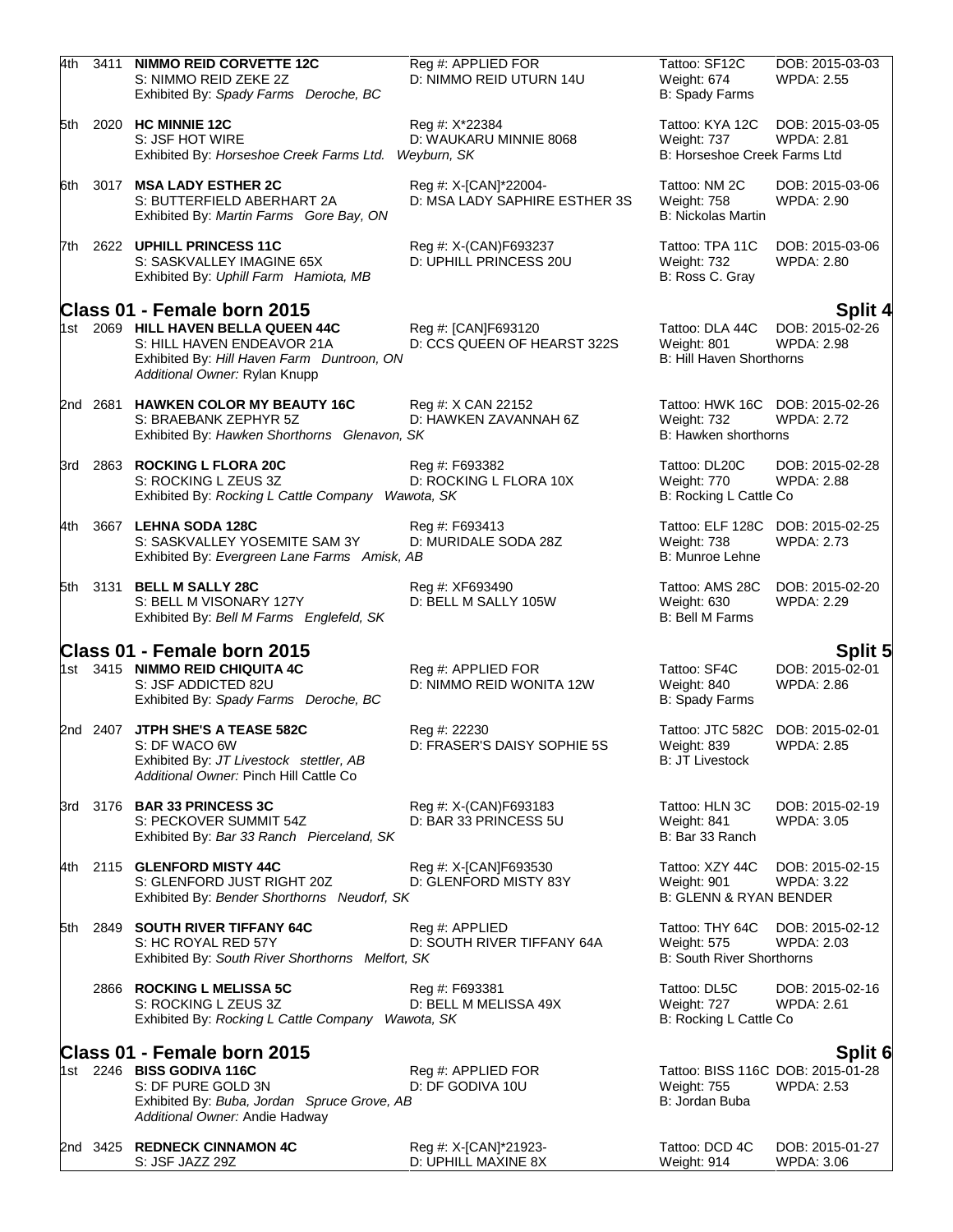| 3rd 2245 <b>BISS DF GODIVA 123C</b><br>Reg #: APPLIED FOR<br>Tattoo: BISS 123C DOB: 2015-01-30<br>S: DF PURE GOLD 3N<br>D: DF GODIVA 10U<br><b>WPDA: 2.49</b><br>Weight: 736<br>Exhibited By: Buba, Jordan Spruce Grove, AB<br>B: Jordan Buba<br>Additional Owner: Andie Hadway<br>Additional Owner: Dixon Farms<br>4th 2121 GLENFORD PROMISE 24C<br>Reg #: X-[CAN]F693521<br>Tattoo: XZY 24C<br>D: STAR P PROMISE 57X<br>S: GLENFORD JUST RIGHT 20Z<br>WPDA: 3.02<br>Weight: 940<br><b>B: GLENN &amp; RYAN BENDER</b><br>Exhibited By: Bender Shorthorns Neudorf, SK<br>5th 3370 LEHNE ANNA 2C<br>Tattoo: ELF 2C<br>Reg #: F693416<br>D: FOUR POINT LEANNA 2T<br>S: UPHILL GUSSY 24Y<br>Weight: 819<br>WPDA: 2.69<br>B: Munroe Lehne<br>Exhibited By: Goldenview Shorthorns Smoky Lake, AB<br>6th 3418 NIMMO REID CALINDA 1C<br>Reg #: APPLIED FOR<br>Tattoo: SF1C<br>S: JSF ADDICTED 82U<br>D: NIMMO REID ZOLA 1Z<br>Weight: 737<br><b>WPDA: 2.35</b><br>Exhibited By: Spady Farms Deroche, BC<br>B: Spady Farms<br>Class 02 - Junior Division, Calf Champion and Reserve Calf<br><b>Champion Female</b><br>1st 2392 BLENVIEW COURTNEY LUV 320<br>Reg #: X-[CAN]*22194<br>Tattoo: BV 320<br>S: BISS ELEMENT 79 370Z<br>D: JET COURTNEY LUV 1S<br>WPDA: 3.29<br>Weight: 813<br>Exhibited By: Dixon Farms Vermilion, AB<br>B: Blenview Farms Inc.<br>Additional Owner: Greeniron Cattle Company<br>Additional Owner: Jordan Buba<br>2nd 2409 JTPH AFTER PARTY 588C<br>Tattoo: JTC 588C DOB: 2015-03-18<br>Reg #: 22231<br>S: DF WACO 6W<br>D: FRASER'S DAISY SOPHIE 5S<br>Weight: 900<br><b>WPDA: 3.61</b><br>Exhibited By: JT Livestock stettler, AB<br><b>B: JT Livestock</b><br>Additional Owner: Pinch Hill Cattle Co<br>Class 03 - Senior Division, Calf Champion and Reserve Calf<br><b>Champion Female</b><br>1st 3415 NIMMO REID CHIQUITA 4C<br>Reg #: APPLIED FOR<br>Tattoo: SF4C<br>S: JSF ADDICTED 82U<br>D: NIMMO REID WONITA 12W<br>Weight: 840<br>WPDA: 2.86<br><b>B: Spady Farms</b><br>Exhibited By: Spady Farms Deroche, BC<br>2nd 2246 BISS GODIVA 116C<br>Tattoo: BISS 116C DOB: 2015-01-28<br>Reg #: APPLIED FOR<br>S: DF PURE GOLD 3N<br>D: DF GODIVA 10U<br><b>WPDA: 2.53</b><br><b>Weight: 755</b><br>Exhibited By: Buba, Jordan Spruce Grove, AB<br>B: Jordan Buba<br>Additional Owner: Andie Hadway<br>Class 04 - Female PB born 2014 Mar 1- Dec 31<br>1st 2894 MELBA NITA 503B<br>Reg #: APPLIED<br>Tattoo: IEL 503B<br>D: JSF NITA 52X<br>S: ROSA'S C.B.M.T. 11<br>Weight: 1148<br>WPDA: 2.13<br>Exhibited By: Melba Stock Farm Ltd. Chaplin, SK<br><b>B: Melba Stock Farm</b><br>2nd 2861<br><b>ROCKING L ISLE 58B</b><br>Tattoo: DL58B<br>Reg #: F692278<br>S: CREEKSIDE XERXES 1X<br>D: DSF ISLE 49W<br>Weight: 1284<br><b>WPDA: 2.13</b><br>B: Rocking L Cattle Co<br>Exhibited By: Rocking L Cattle Company Wawota, SK<br>3165 MURIDALE MABLE 35B<br>Tattoo: BSX 35B<br>Reg #: F692395<br>3rd<br>D: MURIDALE MABLE 65Y<br>S: LEHNE ACHIEVER 49Y<br>Weight: 1218<br><b>WPDA: 2.05</b><br><b>B: MURIDALE SHORTHORNS</b><br>Exhibited By: Muridale Shorthorns Swift Current, SK<br>3067 RIVER ACRES CATHY JOYFUL 3B<br>Tattoo: SPG 3B<br>Reg #: APPLIED<br>4th -<br>S: RIVER ACRES MIST 2W<br>D: RIVER ACRES CATHY JOYFUL 2 14X Weight: 1491<br><b>WPDA: 2.50</b><br><b>B: Earl McCorriston</b><br>Exhibited By: River Acres Ridgedale, SK<br>Tattoo: KYA 46B<br>2018 HC LEAH 46B<br>Reg #: X*21845<br>5th<br>D: SIX S LEAH 55L<br>S: SHADYBROOK PERFECTION 35S<br>Weight: 1360<br><b>WPDA: 2.25</b><br>Exhibited By: Horseshoe Creek Farms Ltd.<br>Weyburn, SK<br>B: Horseshoe Creek Farms Ltd<br>Class 04 - Female PB born 2014 Mar 1- Dec 31<br>1st 2013 HC PICTURE PERFECT 34B<br>Reg #: X*21628<br>Tattoo: KYA 34B |  | Exhibited By: 444 Ranch Neudorf, SK | <b>B: REDNECK RANCH</b> |                                   |
|------------------------------------------------------------------------------------------------------------------------------------------------------------------------------------------------------------------------------------------------------------------------------------------------------------------------------------------------------------------------------------------------------------------------------------------------------------------------------------------------------------------------------------------------------------------------------------------------------------------------------------------------------------------------------------------------------------------------------------------------------------------------------------------------------------------------------------------------------------------------------------------------------------------------------------------------------------------------------------------------------------------------------------------------------------------------------------------------------------------------------------------------------------------------------------------------------------------------------------------------------------------------------------------------------------------------------------------------------------------------------------------------------------------------------------------------------------------------------------------------------------------------------------------------------------------------------------------------------------------------------------------------------------------------------------------------------------------------------------------------------------------------------------------------------------------------------------------------------------------------------------------------------------------------------------------------------------------------------------------------------------------------------------------------------------------------------------------------------------------------------------------------------------------------------------------------------------------------------------------------------------------------------------------------------------------------------------------------------------------------------------------------------------------------------------------------------------------------------------------------------------------------------------------------------------------------------------------------------------------------------------------------------------------------------------------------------------------------------------------------------------------------------------------------------------------------------------------------------------------------------------------------------------------------------------------------------------------------------------------------------------------------------------------------------------------------------------------------------------------------------------------------------------------------------------------------------------------------------------------------------------------------------------------------------------------------------------------------------------------------------------------------------------------------------------------------------------------------------------------------------------------------------------------------------------------------------------------------------------------------------------------------------------------------------------------------------------------------------------------------------|--|-------------------------------------|-------------------------|-----------------------------------|
|                                                                                                                                                                                                                                                                                                                                                                                                                                                                                                                                                                                                                                                                                                                                                                                                                                                                                                                                                                                                                                                                                                                                                                                                                                                                                                                                                                                                                                                                                                                                                                                                                                                                                                                                                                                                                                                                                                                                                                                                                                                                                                                                                                                                                                                                                                                                                                                                                                                                                                                                                                                                                                                                                                                                                                                                                                                                                                                                                                                                                                                                                                                                                                                                                                                                                                                                                                                                                                                                                                                                                                                                                                                                                                                                                      |  |                                     |                         |                                   |
|                                                                                                                                                                                                                                                                                                                                                                                                                                                                                                                                                                                                                                                                                                                                                                                                                                                                                                                                                                                                                                                                                                                                                                                                                                                                                                                                                                                                                                                                                                                                                                                                                                                                                                                                                                                                                                                                                                                                                                                                                                                                                                                                                                                                                                                                                                                                                                                                                                                                                                                                                                                                                                                                                                                                                                                                                                                                                                                                                                                                                                                                                                                                                                                                                                                                                                                                                                                                                                                                                                                                                                                                                                                                                                                                                      |  |                                     |                         | DOB: 2015-01-15                   |
|                                                                                                                                                                                                                                                                                                                                                                                                                                                                                                                                                                                                                                                                                                                                                                                                                                                                                                                                                                                                                                                                                                                                                                                                                                                                                                                                                                                                                                                                                                                                                                                                                                                                                                                                                                                                                                                                                                                                                                                                                                                                                                                                                                                                                                                                                                                                                                                                                                                                                                                                                                                                                                                                                                                                                                                                                                                                                                                                                                                                                                                                                                                                                                                                                                                                                                                                                                                                                                                                                                                                                                                                                                                                                                                                                      |  |                                     |                         | DOB: 2015-01-22                   |
|                                                                                                                                                                                                                                                                                                                                                                                                                                                                                                                                                                                                                                                                                                                                                                                                                                                                                                                                                                                                                                                                                                                                                                                                                                                                                                                                                                                                                                                                                                                                                                                                                                                                                                                                                                                                                                                                                                                                                                                                                                                                                                                                                                                                                                                                                                                                                                                                                                                                                                                                                                                                                                                                                                                                                                                                                                                                                                                                                                                                                                                                                                                                                                                                                                                                                                                                                                                                                                                                                                                                                                                                                                                                                                                                                      |  |                                     |                         | DOB: 2015-01-12                   |
|                                                                                                                                                                                                                                                                                                                                                                                                                                                                                                                                                                                                                                                                                                                                                                                                                                                                                                                                                                                                                                                                                                                                                                                                                                                                                                                                                                                                                                                                                                                                                                                                                                                                                                                                                                                                                                                                                                                                                                                                                                                                                                                                                                                                                                                                                                                                                                                                                                                                                                                                                                                                                                                                                                                                                                                                                                                                                                                                                                                                                                                                                                                                                                                                                                                                                                                                                                                                                                                                                                                                                                                                                                                                                                                                                      |  |                                     |                         | Split 0                           |
|                                                                                                                                                                                                                                                                                                                                                                                                                                                                                                                                                                                                                                                                                                                                                                                                                                                                                                                                                                                                                                                                                                                                                                                                                                                                                                                                                                                                                                                                                                                                                                                                                                                                                                                                                                                                                                                                                                                                                                                                                                                                                                                                                                                                                                                                                                                                                                                                                                                                                                                                                                                                                                                                                                                                                                                                                                                                                                                                                                                                                                                                                                                                                                                                                                                                                                                                                                                                                                                                                                                                                                                                                                                                                                                                                      |  |                                     |                         | DOB: 2015-03-20                   |
|                                                                                                                                                                                                                                                                                                                                                                                                                                                                                                                                                                                                                                                                                                                                                                                                                                                                                                                                                                                                                                                                                                                                                                                                                                                                                                                                                                                                                                                                                                                                                                                                                                                                                                                                                                                                                                                                                                                                                                                                                                                                                                                                                                                                                                                                                                                                                                                                                                                                                                                                                                                                                                                                                                                                                                                                                                                                                                                                                                                                                                                                                                                                                                                                                                                                                                                                                                                                                                                                                                                                                                                                                                                                                                                                                      |  |                                     |                         |                                   |
|                                                                                                                                                                                                                                                                                                                                                                                                                                                                                                                                                                                                                                                                                                                                                                                                                                                                                                                                                                                                                                                                                                                                                                                                                                                                                                                                                                                                                                                                                                                                                                                                                                                                                                                                                                                                                                                                                                                                                                                                                                                                                                                                                                                                                                                                                                                                                                                                                                                                                                                                                                                                                                                                                                                                                                                                                                                                                                                                                                                                                                                                                                                                                                                                                                                                                                                                                                                                                                                                                                                                                                                                                                                                                                                                                      |  |                                     |                         | Split 0                           |
|                                                                                                                                                                                                                                                                                                                                                                                                                                                                                                                                                                                                                                                                                                                                                                                                                                                                                                                                                                                                                                                                                                                                                                                                                                                                                                                                                                                                                                                                                                                                                                                                                                                                                                                                                                                                                                                                                                                                                                                                                                                                                                                                                                                                                                                                                                                                                                                                                                                                                                                                                                                                                                                                                                                                                                                                                                                                                                                                                                                                                                                                                                                                                                                                                                                                                                                                                                                                                                                                                                                                                                                                                                                                                                                                                      |  |                                     |                         | DOB: 2015-02-01                   |
|                                                                                                                                                                                                                                                                                                                                                                                                                                                                                                                                                                                                                                                                                                                                                                                                                                                                                                                                                                                                                                                                                                                                                                                                                                                                                                                                                                                                                                                                                                                                                                                                                                                                                                                                                                                                                                                                                                                                                                                                                                                                                                                                                                                                                                                                                                                                                                                                                                                                                                                                                                                                                                                                                                                                                                                                                                                                                                                                                                                                                                                                                                                                                                                                                                                                                                                                                                                                                                                                                                                                                                                                                                                                                                                                                      |  |                                     |                         |                                   |
|                                                                                                                                                                                                                                                                                                                                                                                                                                                                                                                                                                                                                                                                                                                                                                                                                                                                                                                                                                                                                                                                                                                                                                                                                                                                                                                                                                                                                                                                                                                                                                                                                                                                                                                                                                                                                                                                                                                                                                                                                                                                                                                                                                                                                                                                                                                                                                                                                                                                                                                                                                                                                                                                                                                                                                                                                                                                                                                                                                                                                                                                                                                                                                                                                                                                                                                                                                                                                                                                                                                                                                                                                                                                                                                                                      |  |                                     |                         | Split 1                           |
|                                                                                                                                                                                                                                                                                                                                                                                                                                                                                                                                                                                                                                                                                                                                                                                                                                                                                                                                                                                                                                                                                                                                                                                                                                                                                                                                                                                                                                                                                                                                                                                                                                                                                                                                                                                                                                                                                                                                                                                                                                                                                                                                                                                                                                                                                                                                                                                                                                                                                                                                                                                                                                                                                                                                                                                                                                                                                                                                                                                                                                                                                                                                                                                                                                                                                                                                                                                                                                                                                                                                                                                                                                                                                                                                                      |  |                                     |                         | DOB: 2014-06-02                   |
|                                                                                                                                                                                                                                                                                                                                                                                                                                                                                                                                                                                                                                                                                                                                                                                                                                                                                                                                                                                                                                                                                                                                                                                                                                                                                                                                                                                                                                                                                                                                                                                                                                                                                                                                                                                                                                                                                                                                                                                                                                                                                                                                                                                                                                                                                                                                                                                                                                                                                                                                                                                                                                                                                                                                                                                                                                                                                                                                                                                                                                                                                                                                                                                                                                                                                                                                                                                                                                                                                                                                                                                                                                                                                                                                                      |  |                                     |                         | DOB: 2014-03-28                   |
|                                                                                                                                                                                                                                                                                                                                                                                                                                                                                                                                                                                                                                                                                                                                                                                                                                                                                                                                                                                                                                                                                                                                                                                                                                                                                                                                                                                                                                                                                                                                                                                                                                                                                                                                                                                                                                                                                                                                                                                                                                                                                                                                                                                                                                                                                                                                                                                                                                                                                                                                                                                                                                                                                                                                                                                                                                                                                                                                                                                                                                                                                                                                                                                                                                                                                                                                                                                                                                                                                                                                                                                                                                                                                                                                                      |  |                                     |                         | DOB: 2014-04-08                   |
|                                                                                                                                                                                                                                                                                                                                                                                                                                                                                                                                                                                                                                                                                                                                                                                                                                                                                                                                                                                                                                                                                                                                                                                                                                                                                                                                                                                                                                                                                                                                                                                                                                                                                                                                                                                                                                                                                                                                                                                                                                                                                                                                                                                                                                                                                                                                                                                                                                                                                                                                                                                                                                                                                                                                                                                                                                                                                                                                                                                                                                                                                                                                                                                                                                                                                                                                                                                                                                                                                                                                                                                                                                                                                                                                                      |  |                                     |                         | DOB: 2014-04-04                   |
|                                                                                                                                                                                                                                                                                                                                                                                                                                                                                                                                                                                                                                                                                                                                                                                                                                                                                                                                                                                                                                                                                                                                                                                                                                                                                                                                                                                                                                                                                                                                                                                                                                                                                                                                                                                                                                                                                                                                                                                                                                                                                                                                                                                                                                                                                                                                                                                                                                                                                                                                                                                                                                                                                                                                                                                                                                                                                                                                                                                                                                                                                                                                                                                                                                                                                                                                                                                                                                                                                                                                                                                                                                                                                                                                                      |  |                                     |                         | DOB: 2014-03-28                   |
|                                                                                                                                                                                                                                                                                                                                                                                                                                                                                                                                                                                                                                                                                                                                                                                                                                                                                                                                                                                                                                                                                                                                                                                                                                                                                                                                                                                                                                                                                                                                                                                                                                                                                                                                                                                                                                                                                                                                                                                                                                                                                                                                                                                                                                                                                                                                                                                                                                                                                                                                                                                                                                                                                                                                                                                                                                                                                                                                                                                                                                                                                                                                                                                                                                                                                                                                                                                                                                                                                                                                                                                                                                                                                                                                                      |  |                                     |                         | <b>Split 2</b><br>DOB: 2014-03-23 |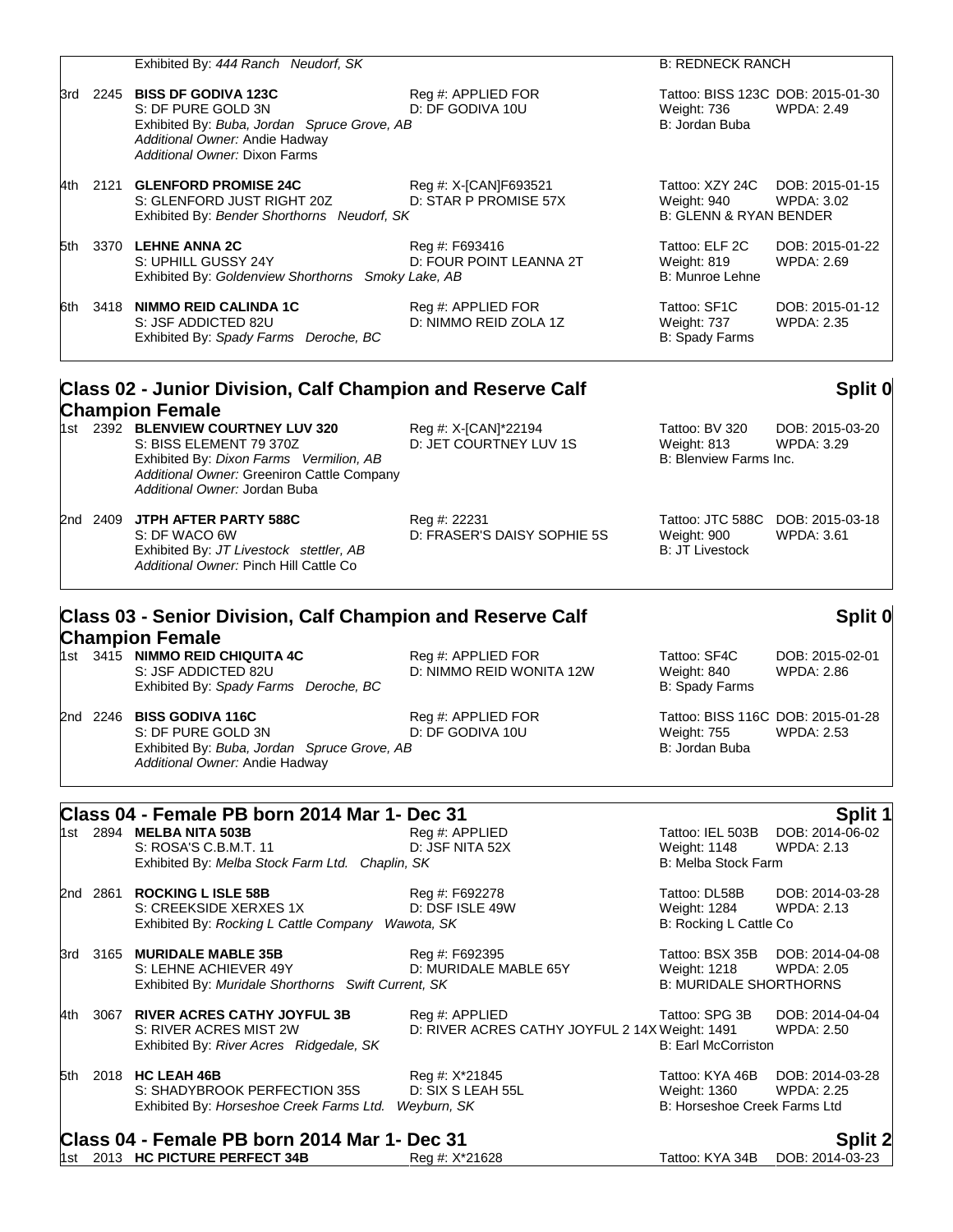|     |      | S: WAUKARU ORION 2047                                                                                                                                                     | D: SHADYBROOK PRICE 67S                                      | Weight: 1431                                                    | <b>WPDA: 2.35</b>                    |
|-----|------|---------------------------------------------------------------------------------------------------------------------------------------------------------------------------|--------------------------------------------------------------|-----------------------------------------------------------------|--------------------------------------|
|     |      | Exhibited By: Horseshoe Creek Farms Ltd.                                                                                                                                  | Weyburn, SK                                                  | B: Horseshoe Creek Farms Ltd                                    |                                      |
| 2nd | 2869 | <b>ROCKING L RAZZLE DAZZLE 40B</b><br>S: CREEKSIDE XERXES 1X<br>Exhibited By: Rocking L Cattle Company                                                                    | Reg #: F692262<br>D: CARMYLE RAZZLE DAZZLE 16T<br>Wawota, SK | Tattoo: DL40B<br>Weight: 1349<br>B: Rocking L Cattle Co         | DOB: 2014-03-09<br><b>WPDA: 2.17</b> |
| 3rd | 2022 | <b>HC SPARKLE DELIGHT 20B</b><br>S: WAUKARU ORION 2047<br>Exhibited By: Horseshoe Creek Farms Ltd. Weyburn, SK<br>Additional Owner: Hastings Manyberry Acres, Weyburn, SK | Reg #: XF692523<br>D: HC FL SPARKLE DELIGHT 2X               | Tattoo: KYA 20B<br>Weight: 1530<br>B: Horseshoe Creek Farms Ltd | DOB: 2014-03-15<br><b>WPDA: 2.48</b> |
| 4th | 2620 | <b>UPHILL PRINCESS 14B</b><br>S: SASKVALLEY IMAGINE 65X<br>Exhibited By: Uphill Farm Hamiota, MB<br>Additional Owner: Wyatt Inglis Rapid City MB.                         | Reg #: X-(CAN)F692199<br>D: UPHILL PRINCESS 20U              | Tattoo: TPA 14B<br>Weight: 1387<br>B: Ross C. Gray              | DOB: 2014-03-07<br><b>WPDA: 2.22</b> |
| 5th | 2907 | <b>MELBA DEE 1B</b><br>S: PAINTEARTH JIMMY 80Z<br>Exhibited By: Melba Stock Farm Ltd. Chaplin, SK                                                                         | Reg #: APPLIED<br>D: PAINTEARTH DEE 13Z                      | Tattoo: IEL 1B<br>Weight: 1152<br><b>B: Albert Oram</b>         | DOB: 2014-03-15<br><b>WPDA: 1.87</b> |
|     |      |                                                                                                                                                                           |                                                              |                                                                 |                                      |

### **Class 05 - Female PB born 2014 Jan 1- Feb 28 Split 1**

|  | 1st 2120 GLENFORD BABY BLUE 50B                    | Reg #: X-[CAN]F692553             | Tattoo: XZY 50B         | DOB: 2014-02-26   |
|--|----------------------------------------------------|-----------------------------------|-------------------------|-------------------|
|  | S: GLENFORD MINER 16W                              | D: GLENFORD BABY BLUE 42Y         | Weight: 1529            | WPDA: 2.41        |
|  | Exhibited By: Bender Shorthorns Neudorf, SK        | <b>B: GLENN &amp; RYAN BENDER</b> |                         |                   |
|  | 2nd 3366 GOLDENVIEW WILLOW 79B                     | Reg #: X[CAN]*21602               | Tattoo: GB 79B          | DOB: 2014-01-15   |
|  | S: BRAEBRANK ZEST 4Z                               | D: MURIDALE WILLOW 79Z            | Weight: 1330            | <b>WPDA: 1.97</b> |
|  | Exhibited By: Goldenview Shorthorns Smoky Lake, AB |                                   | B: Evergreen Lane Farms |                   |

| S: JSF ADDICTED 82U                                | Reg #: -[CAN]*21414  |
|----------------------------------------------------|----------------------|
| Exhibited By: Diamond Creek Cattle Co. Weyburn, SK | D: NIMMO REID WONITA |

4th 3181 **BAR 33 IRISH LASSIE 1B** Reg #: X-(CAN)F691995 Tattoo: DEN 1B DOB: 2014-02-08<br>S: LAZY HJ CRACKERJACK 12Z D: BAR 33 IRISH LASSIE 5Z Weight: 1317 WPDA: 2.02 S: LAZY HJ CRACKERJACK 12Z D: BAR 33 IRISH LASSIE 5Z Weight: 1317<br>Exhibited By: *Bar 33 Ranch Pierceland, SK* B: Bar 33 Ranch Exhibited By: Bar 33 Ranch Pierceland, SK

*Additional Owner:* Ethen Senetza

# **Class 06 - Junior Champion and Reserve Junior Champion Female Split 0**

1st 2894 **MELBA NITA 503B** Reg #: APPLIED Tattoo: IEL 503B DOB: 2014-06-02<br>S: ROSA'S C.B.M.T. 11 D: JSF NITA 52X Weight: 1148 WPDA: 2.13 S: ROSA'S C.B.M.T. 11 Exhibited By: *Melba Stock Farm Ltd. Chaplin, SK* B: Melba Stock Farm Chapling B: Melba Stock Farm Chapling B: Melba Stock Farm Chapling B: Melba Stock Farm Chapling B: Melba Stock Farm Chapling B: Melba Stock Farm Chaplin

2nd 2013 **HC PICTURE PERFECT 34B** Reg #: X\*21628 Tattoo: KYA 34B DOB: 2014-03-23 S: WAUKARU ORION 2047 D: SHADYBROOK PRICE 67S Weight: 1431 WPDA: 2.35<br>Exhibited By: Horseshoe Creek Farms Ltd. Weyburn, SK B: Horseshoe Creek Farms Ltd

Tattoo: SF 3B DOB: 2014-01-06

12W Weight: 1475 WPDA: 2.15 B: Spady farms

# **Class 07 Female PB (with 2015 tattooed calf) born 2013 or earlier [1868] Split 1<br>1st 2410 JTPH AFFLICTION304A Reg #: 20704 Reg +: 20704 Tattoo: JTC 304A DOB: 2013-01-02**

Exhibited By: *Horseshoe Creek Farms Ltd. Weyburn, SK* 

1st 2410 **JTPH AFFLICTION304A** Reg #: 20704 Reg + 20704 Tattoo: JTC 3<br>S: SS FIZZ 745 **D**: FRASER'S DAISY SOPHIE 5S Weight: 1721 **Calf at Side: JTPH SPOIL ME 589C** Reg #: 21927 Tattoo: JTC 589C DOB: 2015-04-09 S: ULURU BUSTER 6T Sex: F Weight: 733 WPDA: 0.00 Exhibited By: *JT Livestock stettler, AB Additional Owner:* Pinch Hill Cattle Co

D: FRASER'S DAISY SOPHIE 5S

### **Class 08 Female PB (with 2015 tattooed calf) born 2012 or earlier <b>State 1** Split 1

|  | 1st 2408 | <b>FRASER'S RUBY ZAIDA 4Z</b>                                                                       | Reg #: 689629              | Tattoo: FRA 4Z                         | DOB: 2012-03-12 |
|--|----------|-----------------------------------------------------------------------------------------------------|----------------------------|----------------------------------------|-----------------|
|  |          | S: FIRMLY UNION RISING 13U<br>Calf at Side: JTPH BEAT THE HEAT                                      | D: FRASER'S WYNONA RUBY 4W | Weight: 1778<br>Tattoo: JTC 584C       | DOB: 2015-03-04 |
|  |          |                                                                                                     | Reg #: 21926               |                                        |                 |
|  |          | 584C                                                                                                |                            |                                        |                 |
|  |          | S: SS FIZZ 745<br>Exhibited By: JT Livestock stettler, AB<br>Additional Owner: Pinch Hill Cattle Co | Sex: M                     | Weight: 1037<br><b>B: JT Livestock</b> | WPDA: 0.00      |
|  | 2nd 2391 | <b>SBF GOLD MAID</b>                                                                                | Reg #: 18697               | Tattoo: MAX 70X                        | DOB: 2010-03-23 |
|  |          | S: DF PURE GOLD 3N                                                                                  | D: SPRYS MAID X147         | Weight: 1940                           |                 |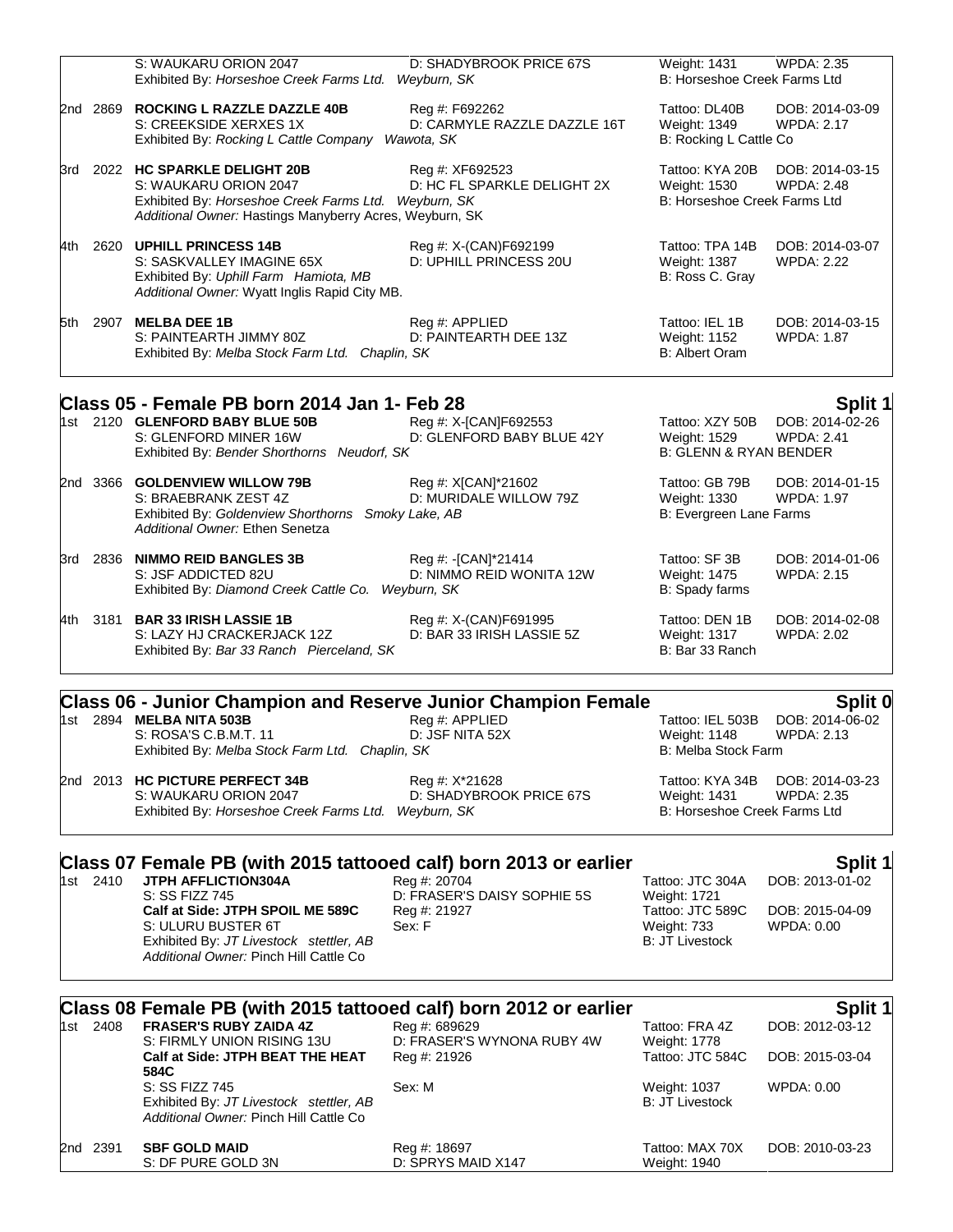|      |      | <b>Calf at Side: DF SWEETGRASS MAID</b>        | $Reg#$ :                      | Tattoo: DF 9C             | DOB: 2015-03-24 |
|------|------|------------------------------------------------|-------------------------------|---------------------------|-----------------|
|      |      | 9C                                             |                               |                           |                 |
|      |      | S: WAUKARU PATENT 8161                         | Sex: F                        | Weight: 728               | WPDA: 0.00      |
|      |      | Exhibited By: Dixon Farms Vermilion, AB        |                               | <b>B: SHADYBROOK FARM</b> |                 |
|      |      | Additional Owner: SWEETGRASS SHORTHORNS        |                               |                           |                 |
| 3rd  | 2056 | <b>ACC CANDY'S BUBBLE YUM 39Y</b>              | Reg #: X- *18748              | Tattoo: ACC 39Y           | DOB: 2011-03-11 |
|      |      | S: ME 'N MY HAWKEYE 22W                        | D: ACC CANDY'S WINEGUM 14W    | Weight: 1895              |                 |
|      |      | Calf at Side: ACC CANDY'S                      | Reg #: X-*21880               | Tattoo: ACC 12C           | DOB: 2015-01-21 |
|      |      | <b>CARAMELLO 12C</b>                           |                               |                           |                 |
|      |      | S: PAINTEARTH RAMA 53U                         | Sex: F                        | Weight: 908               | WPDA: 0.00      |
|      |      | Exhibited By: Anwender Cattle Co. Radville, SK |                               | B: Gary & Kim Anwender    |                 |
| l4th | 3013 | <b>MSA LADY ESTHER 3W</b>                      | Reg #: X-[CAN]*19016-         | Tattoo: NM 3W             | DOB: 2009-05-09 |
|      |      | S: BUTTERFIELD TIBERIUS 23T                    | D: MSA LADY SAPHIRE ESTHER 3S | Weight: 2018              |                 |
|      |      | Calf at Side: MSA TINDER 5C                    | Reg #: X-[CAN]*21959-         | Tattoo: NM 5C             | DOB: 2015-03-16 |
|      |      | S: BIRDTAIL G GUS 15U                          | Sex: M                        | Weight: 929               | WPDA: 0.00      |
|      |      | Exhibited By: Martin Farms Gore Bay, ON        |                               | <b>B: Nickolas Martin</b> |                 |
|      |      |                                                |                               |                           |                 |
| 5th  | 3381 | <b>SHANNON'S COLOR ME RONA 89Z</b>             | Reg #: *19972                 | Tattoo: AAS 89Z           | DOB: 2012-02-24 |
|      |      | S: LITTLE CEDAR AVIATOR 503X                   | D: EIONMOR ULTRA RONA         | Weight: 1600              |                 |
|      |      | <b>Calf at Side: SHANNON'S TODAY'S</b>         | Reg #: Applied                | Tattoo: AAS 89C           | DOB: 2015-02-24 |
|      |      | <b>HEADLINE 89C</b>                            |                               |                           |                 |
|      |      | S: SASKVALLEY YESTERDAY 116Y                   | Sex: M                        | Weight: 932               | WPDA: 0.00      |
|      |      | Exhibited By: Shannon, Ashley Mortlach, SK     |                               | B: Ashley Shannon         |                 |
|      |      |                                                |                               |                           |                 |

| Female      | <b>Class 09 - Senior Champion and Reserve Senior Champion</b>                                                                         |                                             |                                                                   | Split 0                       |
|-------------|---------------------------------------------------------------------------------------------------------------------------------------|---------------------------------------------|-------------------------------------------------------------------|-------------------------------|
| 1st 2408    | Exhibited By: JT Livestock stettler, AB<br><b>JTPH BEAT THE HEAT 584C</b><br>S: SS FIZZ 745<br>Additional Owner: Pinch Hill Cattle Co | Reg #: 21926<br>D: FRASER'S RUBY ZAIDA 4Z   | <b>B: JT Livestock</b><br>Tattoo: JTC 584C<br><b>Weight: 1037</b> | DOB: 2015-03-04<br>WPDA: 3.94 |
|             | <b>FRASER'S RUBY ZAIDA 4Z</b><br>S: FIRMLY UNION RISING 13U<br>Additional Owner: Pinch Hill Cattle Co                                 | Reg #: 689629<br>D: FRASER'S WYNONA RUBY 4W | Tattoo: FRA 4Z<br><b>Weight: 1778</b>                             | DOB: 2012-03-12<br>WPDA: 1.32 |
| 2391<br>2nd | Exhibited By: Dixon Farms Vermilion, AB<br>DF SWEETGRASS MAID 9C<br>S: WAUKARU PATENT 8161                                            | $\text{Re}q \#$ :<br>D: SBF GOLD MAID 70X   | <b>B: SHADYBROOK FARM</b><br>Tattoo: DF 9C<br>Weight: 728         | DOB: 2015-03-24<br>WPDA: 3.00 |
|             | <b>SBF GOLD MAID</b><br>S: DF PURE GOLD 3N                                                                                            | Reg #: 18697<br>D: SPRYS MAID X147          | Tattoo: MAX 70X<br>Weight: 1940                                   | DOB: 2010-03-23<br>WPDA: 0.94 |

## **Class 10 - Grand Chanpion and Reserve Grand Champion Female Split 0**

*Additional Owner:* SWEETGRASS SHORTHORNS

| 1st | 2408     | Exhibited By: JT Livestock stettler, AB<br>JTPH BEAT THE HEAT 584C<br>S: SS FIZZ 745<br>Additional Owner: Pinch Hill Cattle Co | Reg #: 21926<br>D: FRASER'S RUBY ZAIDA 4Z   | <b>B: JT Livestock</b><br>Tattoo: JTC 584C<br><b>Weight: 1037</b> | DOB: 2015-03-04<br>WPDA: 3.94 |
|-----|----------|--------------------------------------------------------------------------------------------------------------------------------|---------------------------------------------|-------------------------------------------------------------------|-------------------------------|
|     |          | <b>FRASER'S RUBY ZAIDA 4Z</b><br>S: FIRMLY UNION RISING 13U<br>Additional Owner: Pinch Hill Cattle Co                          | Reg #: 689629<br>D: FRASER'S WYNONA RUBY 4W | Tattoo: FRA 4Z<br><b>Weight: 1778</b>                             | DOB: 2012-03-12<br>WPDA: 1.32 |
|     | 2nd 2391 | Exhibited By: Dixon Farms Vermilion, AB<br>DF SWEETGRASS MAID 9C<br>S: WAUKARU PATENT 8161                                     | $Req \#$ :<br>D: SBF GOLD MAID 70X          | <b>B: SHADYBROOK FARM</b><br>Tattoo: DF 9C<br>Weight: 728         | DOB: 2015-03-24<br>WPDA: 3.00 |
|     |          | <b>SBF GOLD MAID</b><br>S: DF PURE GOLD 3N<br>Additional Owner: SWEETGRASS SHORTHORNS                                          | Reg #: 18697<br>D: SPRYS MAID X147          | Tattoo: MAX 70X<br>Weight: 1940                                   | DOB: 2010-03-23<br>WPDA: 0.94 |

# **Class 11 - Bull born 2015 Split 1**

Exhibited By: *Bell M Farms Englefeld, SK* B: Bell M Farms B: Bell M Farms

D: BELL M KATHRYN 48W

**1st 3129 BELL M AWARD 111C**<br>15. LEHNE TROPHY 38Y **BELL M KATHRYN 48W** Tattoo: MOH 111C DOB: 2015-03-15<br>15. Reg #: D: BELL M KATHRYN 48W Weight: 803 WPDA: 3.19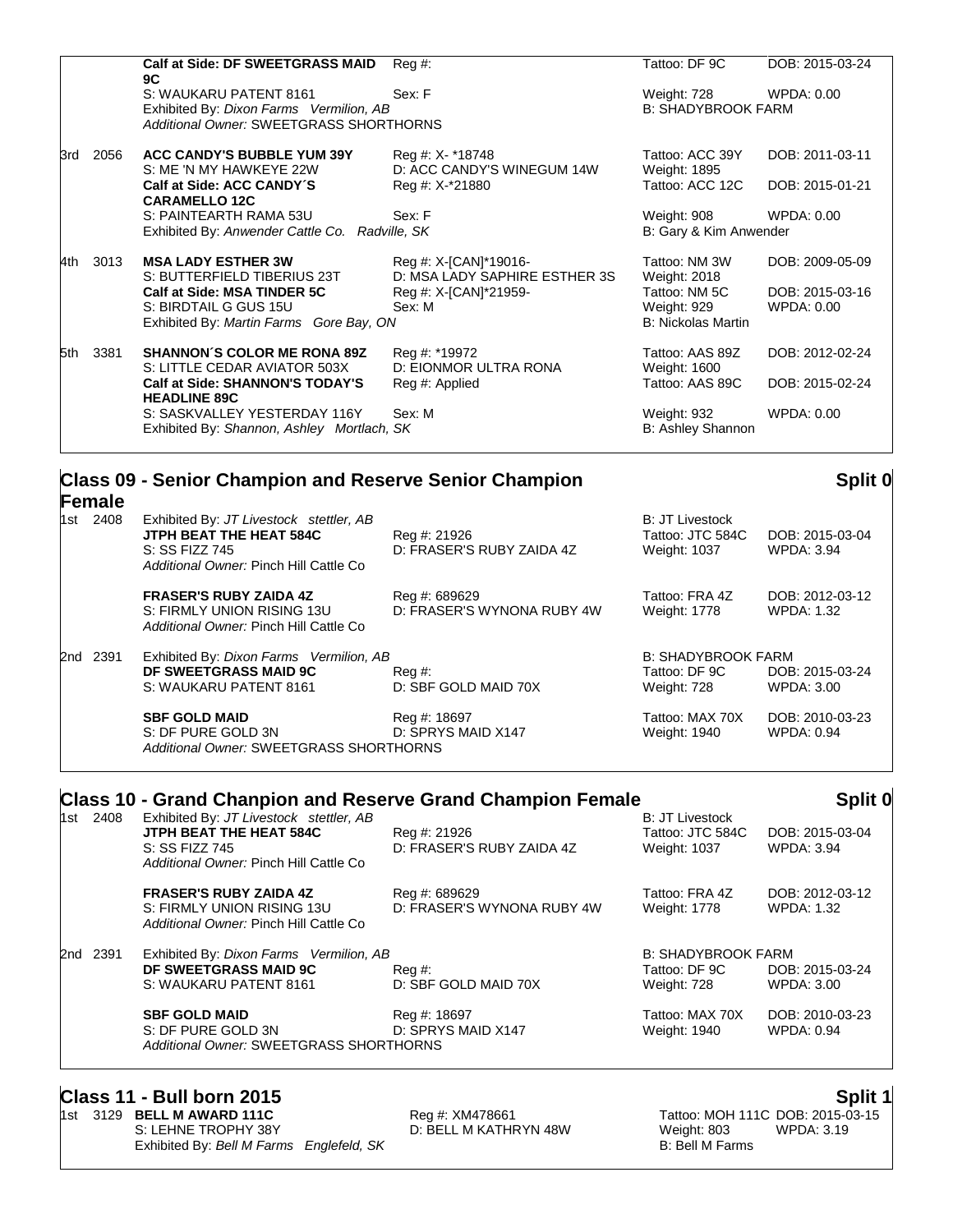|     | 2nd 3659 | <b>HC CHEROKEE 29C</b><br>S: DF WACO W<br>Exhibited By: Horseshoe Creek Farms Ltd.                                                                  | Reg #: X*222411<br>D: HC FL SPARKLE DELIGHT 2X<br>Weyburn, SK | Tattoo: KYA 29C<br>Weight: 794<br>B: Horseshoe Creek Farms Ltd         | DOB: 2015-04-02<br><b>WPDA: 3.39</b> |
|-----|----------|-----------------------------------------------------------------------------------------------------------------------------------------------------|---------------------------------------------------------------|------------------------------------------------------------------------|--------------------------------------|
|     |          | 2908 MELBA CHANCE 77C<br>S: BELL M VISOR 49A<br>Exhibited By: Melba Stock Farm Ltd. Chaplin, SK                                                     | Reg #: APPLIED<br>D: RIVER ACRES CATHY JOYFUL 4A              | Tattoo: IEL 77C<br>Weight: 566<br><b>B: Earl McCorriston</b>           | DOB: 2015-04-26<br><b>WPDA: 2.70</b> |
|     |          | 2906 MELBA CHROME 15C<br>S: JSF ALLY 11Z<br>Exhibited By: Melba Stock Farm Ltd. Chaplin, SK                                                         | Reg #: APPLIED<br>D: LEDNURA RAGGEDY ANN 25W                  | Tattoo: IEL 15C<br>Weight: 620<br><b>B: Melba Stock Farm</b>           | DOB: 2015-03-29<br>WPDA: 2.61        |
|     |          | Class 11 - Bull born 2015                                                                                                                           |                                                               |                                                                        | <b>Split 2</b>                       |
|     |          | 1st 2017 HC CALLAHAN 11C<br>S: HC FREE SPIRIT 6Y<br>Exhibited By: Horseshoe Creek Farms Ltd.                                                        | Reg #: X*22366<br>D: SHADYBROOK PRICE 67S<br>Weyburn, SK      | Tattoo: KYA 11C<br>Weight: 898<br>B: Horseshoe Creek Farms Ltd         | DOB: 2015-03-05<br><b>WPDA: 3.43</b> |
|     |          | 2nd 3178 BAR 33 CORVETTE 16C<br>S: PECKOVER SUMMIT 54Z<br>Exhibited By: Bar 33 Ranch Pierceland, SK                                                 | Reg #: X-(CAN)M478460<br>D: BAR 33 PRINCESS 4X                | Tattoo: HLN 16C<br>Weight: 930<br>B: Bar 33 Ranch                      | DOB: 2015-03-04<br><b>WPDA: 3.54</b> |
| 3rd | 2680     | <b>HAWKEN CANYON 18C</b><br>S: JSF JAZZ 29Z<br>Exhibited By: Hawken Shorthorns Glenavon, SK                                                         | Reg #: X CAN 22160<br>D: HAWKEN WINSOME 9W                    | Tattoo: HWK 18C DOB: 2015-03-01<br>Weight: 918<br>B: Hawken shorthorns | <b>WPDA: 3.45</b>                    |
| 4th | 3016     | <b>MSA CAESAR 4C</b><br>S: BUTTERFIELD ABERHART 2A<br>Exhibited By: Martin Farms Gore Bay, ON                                                       | Reg #: -[CAN]M478617-<br>D: MSA PRINCESS DAISY 53W            | Tattoo: AEHF 4C<br>Weight: 795<br>B: Jim & Birgit Martin               | DOB: 2015-03-11<br><b>WPDA: 3.11</b> |
|     |          | Class 11 - Bull born 2015                                                                                                                           |                                                               |                                                                        | Split 3                              |
|     |          | 1st 3416 NIMMO REID CASH 5C<br>S: BISS ELEMENT 79 370Z<br>Exhibited By: Spady Farms Deroche, BC                                                     | Reg #: APPLIED FOR<br>D: BELL M KATHRYN 81W                   | Tattoo: SF5C<br>Weight: 1028<br>B: Spady Farms                         | DOB: 2015-02-10<br>WPDA: 3.61        |
|     | 2nd 2621 | <b>UPHILL IMAGE 4C</b><br>S: SASKVALLEY IMAGINE 65X<br>Exhibited By: Uphill Farm Hamiota, MB                                                        | Reg #: X-(CAN)M478504<br>D: UPHILL CATHY JOYFUL 21Y           | Tattoo: TPA 4C<br>Weight: 805<br>B: Ross C. Gray                       | DOB: 2015-02-22<br><b>WPDA: 2.95</b> |
|     | 3rd 2860 | <b>ROCKING L CORNERSTONE 6C</b><br>S: ROCKING L MAGNUM 1X<br>Exhibited By: Rocking L Cattle Company Wawota, SK                                      | Reg #: *22297<br>D: KENLENE SECRET MAID 17X                   | Tattoo: DL6C<br>Weight: 897<br>B: Rocking L Cattle Co                  | DOB: 2015-02-17<br><b>WPDA: 3.23</b> |
| 4th | 3128     | <b>BELL M CALIBRE 45C</b><br>S: BELL M FOREMAN 30A<br>Exhibited By: Bell M Farms Englefeld, SK                                                      | Reg #: XM478663<br>D: BELL M MADONNA 103W                     | Tattoo: GMA 45C<br>Weight: 881<br>B:                                   | DOB: 2015-02-26<br>WPDA: 3.28        |
|     |          | Class 11 - Bull born 2015                                                                                                                           |                                                               |                                                                        | Split 4                              |
|     |          | 1st 2110 GLENFORD CRIMSON WAVE 34C<br>S: STAR P CRIMSON WAVE 29A<br>Exhibited By: Bender Shorthorns Neudorf, SK                                     | Reg #: X-[CAN]*22390<br>D: GLENFORD LASS 23A                  | Tattoo: XZY 34C<br>Weight: 1048<br><b>B: GLENN &amp; RYAN BENDER</b>   | DOB: 2015-02-05<br><b>WPDA: 3.61</b> |
|     |          | 2nd 2682 HAWKEN CRUISIN ROUND 14C<br>S: JSF JAZZ 29Z<br>Exhibited By: Hawken Shorthorns Glenavon, SK                                                | Reg #: X CAN 22163<br>D: BRAEBANK ÜBET BERRIES 72U            | Tattoo: HWK 14C DOB: 2015-02-01<br>Weight: 934<br>B: Hawken shorthorns | <b>WPDA: 3.18</b>                    |
|     |          | 3rd 2119 GLENFORD JUST RIGHT 52C<br>S: GLENFORD JUST RIGHT 20Z<br>Exhibited By: Bender Shorthorns Neudorf, SK                                       | Reg #: X-[CAN]M478709<br>D: UPHILL MAXINE 15Z                 | Tattoo: XYZ 52C<br>Weight: 1074<br>B: Glenn & Ryan Bender              | DOB: 2015-02-01<br><b>WPDA: 3.65</b> |
| 4th |          | 3126 BELL M VISCOSITY 8C<br>S: BELL M VISONARY 127Y<br>Exhibited By: Bell M Farms Englefeld, SK                                                     | Reg #: XM478662<br>D: BELL M ANGELA 19X                       | Tattoo: VJM 8C<br>Weight: 840<br><b>B: Bell M Farms</b>                | DOB: 2015-02-08<br><b>WPDA: 2.93</b> |
|     |          | Class 11 - Bull born 2015                                                                                                                           |                                                               |                                                                        | <b>Split 5</b>                       |
|     |          | 1st 2768 DF HB COLLATERAL 517C<br>S: JSF TOPHAND 34R<br>Exhibited By: Roblin, MB<br>Additional Owner: Dixon Farms<br>Additional Owner: Trent Becker | Reg #: APPLIED<br>D: DF ADDICTIVE 4Y                          | Tattoo: DF 517C<br>Weight: 1126<br><b>B: Michael Hunter</b>            | DOB: 2015-01-14<br><b>WPDA: 3.61</b> |
|     | 2nd 2333 | <b>CRAWFDOWN GOLD STANDARD</b>                                                                                                                      | Reg #: X-[CAN]*22010-                                         | Tattoo: GAC 6C                                                         | DOB: 2015-01-08                      |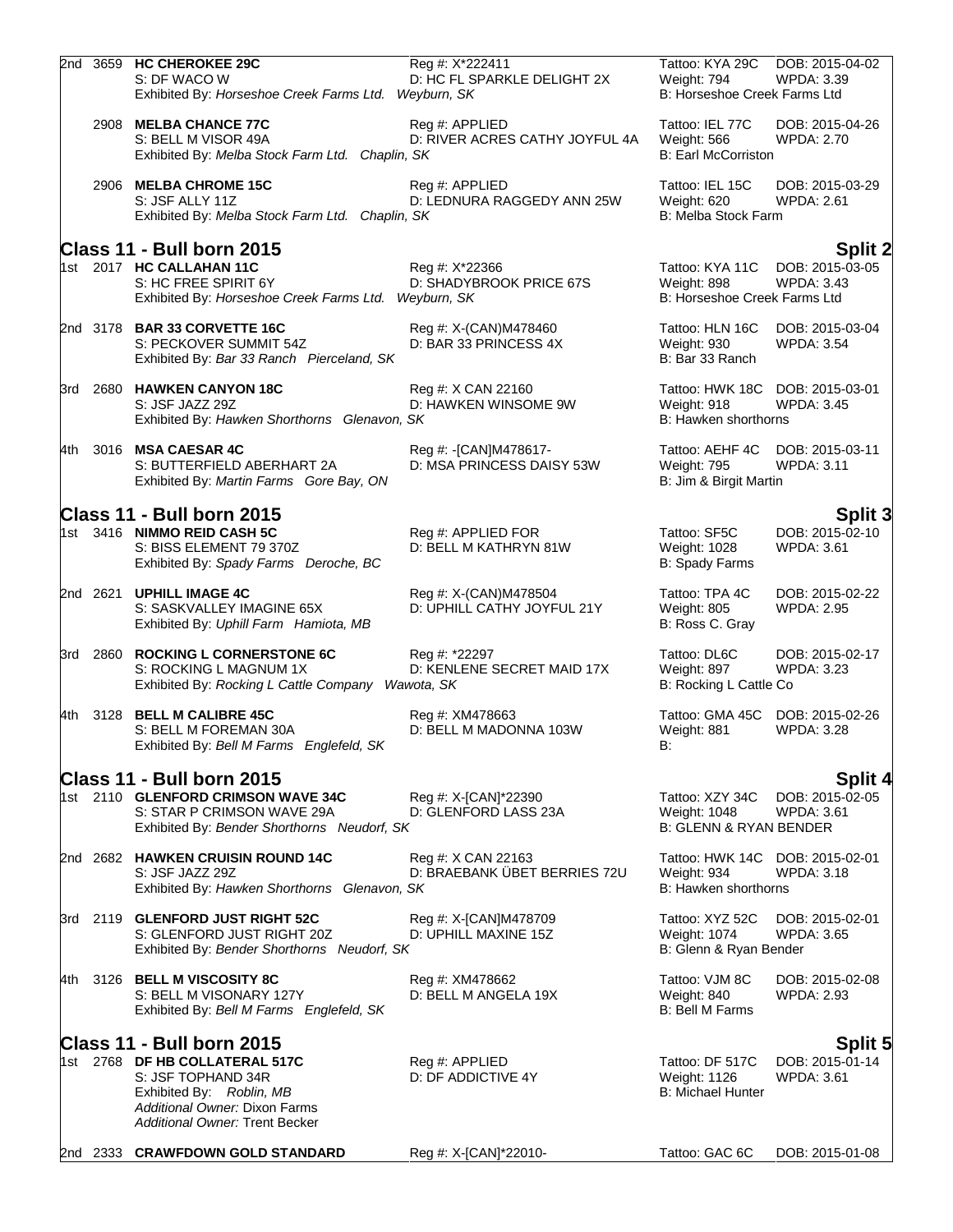|     | S: BISS ELEMENT 79 370Z<br>Exhibited By: Crawfdown Farms Glencoe, ON<br>Additional Owner: Crawfdown Farms<br>Additional Owner: Melba Stock Farm Ltd.<br>Additional Owner: Crawfdown Gold Standard Syndicate                                     | D: CRAWFDOWN ALICE 55U                                | Weight: 1140<br><b>B: Crawfdown Farms</b>                            | WPDA: 3.58                           |
|-----|-------------------------------------------------------------------------------------------------------------------------------------------------------------------------------------------------------------------------------------------------|-------------------------------------------------------|----------------------------------------------------------------------|--------------------------------------|
|     | 3rd 2117 GLENFORD MINER 16C<br>S: GLENFORD MINER 16W<br>Exhibited By: Bender Shorthorns Neudorf, SK                                                                                                                                             | Reg #: X-[CAN]M478694<br>D: GLENFORD MISTY 21Y        | Tattoo: XZY 16C<br>Weight: 1058<br><b>B: GLENN &amp; RYAN BENDER</b> | DOB: 2015-01-23<br>WPDA: 3.49        |
|     | 4th 3371 LEHNE BIG RIG 41C<br>S: UPHILL GUSSY 24Y<br>Exhibited By: Goldenview Shorthorns Smoky Lake, AB                                                                                                                                         | Reg #: M478623<br>D: MATLOCK RR JEANETTE 41T          | Tattoo: ELF 41C<br>Weight: 1044<br>B: Munroe Lehne                   | DOB: 2015-01-06<br>WPDA: 3.26        |
| 5th | 3368 LEHNE CONQUEST 213C<br>S: UPHILL GUSSY 24Y                                                                                                                                                                                                 | Reg #: M478621<br>D: FOREST HALL RAGGEDY ANNE<br>213T | Tattoo: ELF 213C<br>Weight: 946                                      | DOB: 2015-01-24<br><b>WPDA: 3.13</b> |
|     | Exhibited By: Goldenview Shorthorns Smoky Lake, AB                                                                                                                                                                                              |                                                       | B: Munroe Lehne                                                      |                                      |
|     | <b>Class 12 - Junior Division, Calf Champion and Reserve Calf</b>                                                                                                                                                                               |                                                       |                                                                      | Split 0                              |
|     | <b>Champion Bull</b><br>1st 2017 HC CALLAHAN 11C<br>S: HC FREE SPIRIT 6Y<br>Exhibited By: Horseshoe Creek Farms Ltd. Weyburn, SK                                                                                                                | Reg #: X*22366<br>D: SHADYBROOK PRICE 67S             | Tattoo: KYA 11C<br>Weight: 898<br>B: Horseshoe Creek Farms Ltd       | DOB: 2015-03-05<br><b>WPDA: 3.43</b> |
|     | 2nd 3178 BAR 33 CORVETTE 16C<br>S: PECKOVER SUMMIT 54Z<br>Exhibited By: Bar 33 Ranch Pierceland, SK                                                                                                                                             | Reg #: X-(CAN)M478460<br>D: BAR 33 PRINCESS 4X        | Tattoo: HLN 16C<br>Weight: 930<br>B: Bar 33 Ranch                    | DOB: 2015-03-04<br><b>WPDA: 3.54</b> |
|     | Class 13 - Senior Division, Calf Champion and Reserve Calf                                                                                                                                                                                      |                                                       |                                                                      | Split 0                              |
|     | <b>Champion Bull</b><br>1st 2768 DF HB COLLATERAL 517C<br>S: JSF TOPHAND 34R<br>Exhibited By: Roblin, MB<br>Additional Owner: Dixon Farms<br>Additional Owner: Trent Becker                                                                     | Reg #: APPLIED<br>D: DF ADDICTIVE 4Y                  | Tattoo: DF 517C<br>Weight: 1126<br><b>B: Michael Hunter</b>          | DOB: 2015-01-14<br><b>WPDA: 3.61</b> |
|     | 2nd 2333 CRAWFDOWN GOLD STANDARD<br>S: BISS ELEMENT 79 370Z<br>Exhibited By: Crawfdown Farms Glencoe, ON<br>Additional Owner: Crawfdown Farms<br>Additional Owner: Melba Stock Farm Ltd.<br>Additional Owner: Crawfdown Gold Standard Syndicate | Reg #: X-[CAN]*22010-<br>D: CRAWFDOWN ALICE 55U       | Tattoo: GAC 6C<br>Weight: 1140<br><b>B: Crawfdown Farms</b>          | DOB: 2015-01-08<br><b>WPDA: 3.58</b> |
|     | Class 14 - Bull PB born 2014 Mar 1- Dec 31                                                                                                                                                                                                      |                                                       |                                                                      | Split 1                              |
|     | 1st 2012 HC BLUEBOOK 22B<br>S: WAUKARU ORION 2047<br>Exhibited By: Horseshoe Creek Farms Ltd. Weyburn, SK<br>Additional Owner: Maple Stone Farm<br>Additional Owner: 111096 11th Line, East Garafraxa, ON L9W7A4                                | Reg #: XM478041<br>D: HC FL SPARKLE DELIGHT 2X        | Tattoo: KYA 22B<br>Weight: 2005<br>B: Horseshoe Creek Farms Ltd      | DOB: 2014-03-19<br><b>WPDA: 3.27</b> |
|     | 2nd 3175 BAR 33 BODACIOUS 17B<br>S: BELL M MILWAKEE 22X<br>Exhibited By: Bar 33 Ranch Pierceland, SK                                                                                                                                            | Reg #: X-(CAN)M477689<br>D: BAR 33 IRISH LASSIE 1U    | Tattoo: DEN 17B<br>Weight: 1948<br>B: Bar 33 Ranch                   | DOB: 2014-03-20<br>WPDA: 3.18        |
| 3rd | 2868 ROCKING L XERXES 59B<br>S: CREEKSIDE XERXES 1X<br>Exhibited By: Rocking L Cattle Company Wawota, SK                                                                                                                                        | Reg #: M477882<br>D: MURIDALE MABLE 52Y               | Tattoo: DL59B<br>Weight: 1608<br>B: Rocking L Cattle Co              | DOB: 2014-03-29<br><b>WPDA: 2.67</b> |
|     | Class 15 - Bull PB born 2014 Jan 1- Feb 28                                                                                                                                                                                                      |                                                       |                                                                      | Split 1                              |
|     | 1st 2054 ACC CANDY'S BIG HUNK 34B<br>S: PAINTEARTH RAMA 53U<br>Exhibited By: Anwender Cattle Co. Radville, SK<br>Additional Owner: Maple Lake Stock Farms                                                                                       | Reg #: X-*21094<br>D: ACC CANDY'S BUBBLE YUM 39Y      | Tattoo: ACC 34B<br>Weight: 1972<br>B: Gary & Kim Anwender            | DOB: 2014-02-21<br><b>WPDA: 3.09</b> |
|     | 2nd 2108 GLENFORD JUST RIGHT 18B                                                                                                                                                                                                                | Reg #: X-[CAN]M478079                                 | Tattoo: XZY 18B                                                      | DOB: 2014-02-06                      |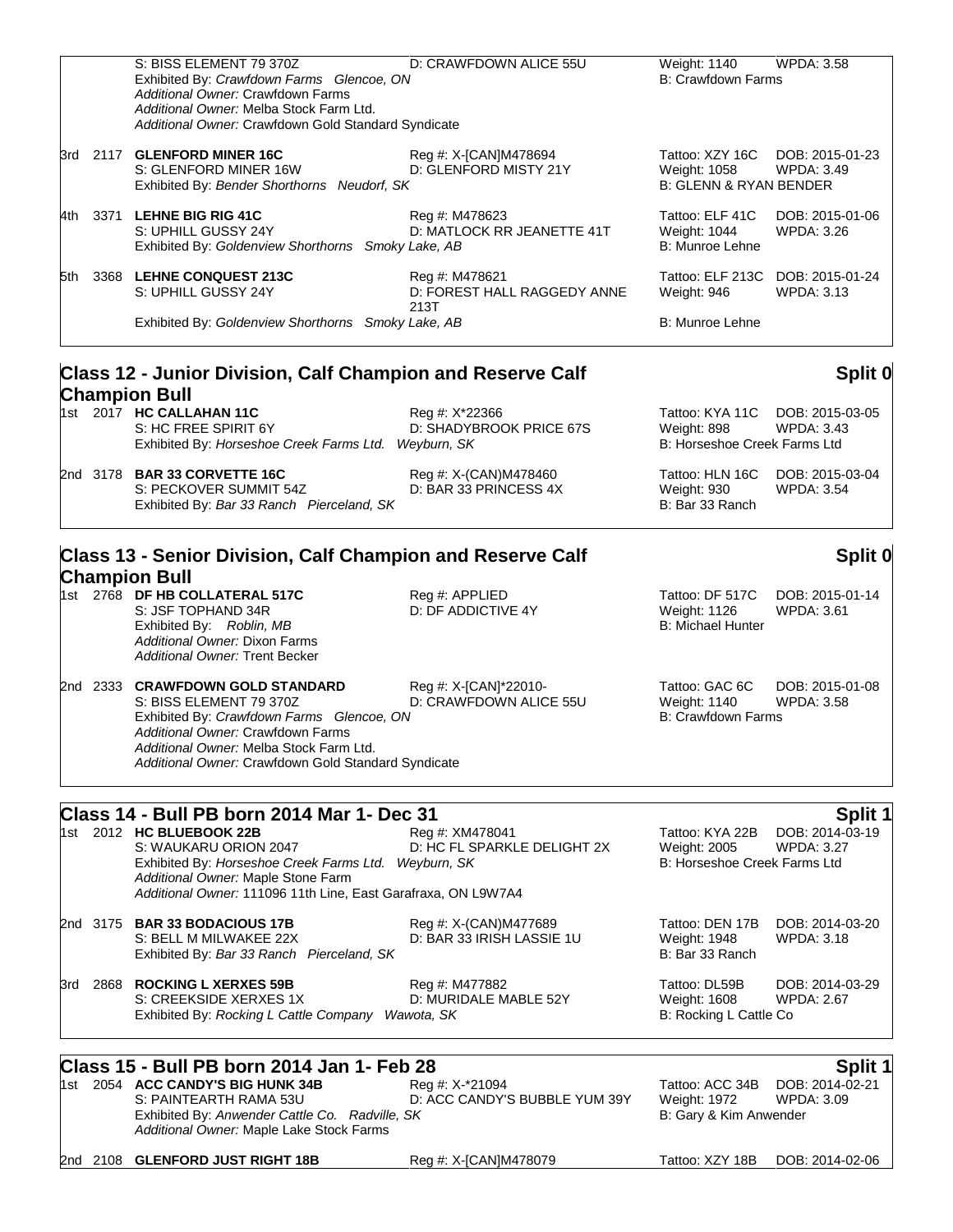|          | S: GELNFORD JUST RIGHT 20S<br>Exhibited By: Bender Shorthorns Neudorf, SK                                                                                 | D: STAR P BRILLIANCE 16T                          | Weight: 1978<br><b>B: GLENN &amp; RYAN BENDER</b>                    | WPDA: 3.02                                                                      |
|----------|-----------------------------------------------------------------------------------------------------------------------------------------------------------|---------------------------------------------------|----------------------------------------------------------------------|---------------------------------------------------------------------------------|
|          | <b>Class 16 - Junior Champion and Reserve Junior Champion Bull</b>                                                                                        |                                                   |                                                                      | Split 0                                                                         |
|          | 1st 2054 ACC CANDY'S BIG HUNK 34B<br>S: PAINTEARTH RAMA 53U<br>Exhibited By: Anwender Cattle Co. Radville, SK<br>Additional Owner: Maple Lake Stock Farms | Reg #: X-*21094<br>D: ACC CANDY'S BUBBLE YUM 39Y  | Tattoo: ACC 34B<br>Weight: 1972<br>B: Gary & Kim Anwender            | DOB: 2014-02-21<br><b>WPDA: 3.09</b>                                            |
|          | 2nd 2108 GLENFORD JUST RIGHT 18B<br>S: GELNFORD JUST RIGHT 20S<br>Exhibited By: Bender Shorthorns Neudorf, SK                                             | Reg #: X-[CAN]M478079<br>D: STAR P BRILLIANCE 16T | Tattoo: XZY 18B<br>Weight: 1978<br><b>B: GLENN &amp; RYAN BENDER</b> | DOB: 2014-02-06<br>WPDA: 3.02                                                   |
|          | Class 17 - Bull PB born 2013                                                                                                                              |                                                   |                                                                      | <b>Split 1</b>                                                                  |
|          | 1st 3127 BELL M FOREMAN 30A<br>S: JSF TOP HAND 34R<br>Exhibited By: Bell M Farms Englefeld, SK                                                            | Reg #: M477242<br>D: BELL M MISTY 57P             | Tattoo: RSL 30A<br>Weight: 2530<br>B: Bell M Farms                   | DOB: 2013-02-12<br><b>WPDA: 2.50</b>                                            |
|          | 2nd 2111 STAR P CRIMSON WAVE 29A<br>S: STAR P ULTRA GOLD 6U<br>Exhibited By: Bender Shorthorns Neudorf, SK                                                | Reg #: X-[CAN]*20805-<br>D: STAR P ANNIE 10S      | Tattoo: RAY 29A<br>Weight: 2511                                      | DOB: 2013-02-06<br>WPDA: 2.46<br><b>B: RAYLEEN &amp; BLAINE POSSBERG</b>        |
|          | 3rd 2116 RGB MINER 75A<br>S: GLENFORD MINER 16W<br>Exhibited By: Bender Shorthorns Neudorf, SK                                                            | Reg #: X-[CAN]M477527<br>D: RGB STARLIGHT 23Y     | Weight: 2290<br><b>B: RYAN BENDER</b>                                | Tattoo: RGB 75A DOB: 2013-03-14<br><b>WPDA: 2.33</b>                            |
|          | <b>Class 18 - Senior Champion and Reserve Senior Champion Bull</b>                                                                                        |                                                   |                                                                      | Split 0                                                                         |
|          | 1st 3127 BELL M FOREMAN 30A<br>S: JSF TOP HAND 34R<br>Exhibited By: Bell M Farms Englefeld, SK                                                            | Reg #: M477242<br>D: BELL M MISTY 57P             | Tattoo: RSL 30A<br>Weight: 2530<br><b>B: Bell M Farms</b>            | DOB: 2013-02-12<br>WPDA: 2.50                                                   |
|          | 2nd 2111 STAR P CRIMSON WAVE 29A<br>S: STAR P ULTRA GOLD 6U<br>Exhibited By: Bender Shorthorns Neudorf, SK                                                | Reg #: X-[CAN]*20805-<br>D: STAR P ANNIE 10S      | Tattoo: RAY 29A<br>Weight: 2511                                      | DOB: 2013-02-06<br><b>WPDA: 2.46</b><br><b>B: RAYLEEN &amp; BLAINE POSSBERG</b> |
|          | <b>Class 19 - Grand Champion and Reserve Grand Champion Bull</b>                                                                                          |                                                   |                                                                      | Split 0                                                                         |
|          | 1st 3127 BELL M FOREMAN 30A<br>S: JSF TOP HAND 34R<br>Exhibited By: Bell M Farms Englefeld, SK                                                            | Reg #: M477242<br>D: BELL M MISTY 57P             | Tattoo: RSL 30A<br>Weight: 2530<br><b>B: Bell M Farms</b>            | DOB: 2013-02-12<br><b>WPDA: 2.50</b>                                            |
|          | 2nd 2054 ACC CANDY'S BIG HUNK 34B<br>S: PAINTEARTH RAMA 53U<br>Exhibited By: Anwender Cattle Co. Radville, SK<br>Additional Owner: Maple Lake Stock Farms | Reg #: X-*21094<br>D: ACC CANDY'S BUBBLE YUM 39Y  | Tattoo: ACC 34B<br>Weight: 1972<br>B: Gary & Kim Anwender            | DOB: 2014-02-21<br>WPDA: 3.09                                                   |
|          | Class 20 - Progeny of Dam                                                                                                                                 |                                                   |                                                                      | <b>Split 1</b>                                                                  |
| 1st 2016 | Progeny of Dam<br>Exhibited By: Horseshoe Creek Farms Ltd. Weyburn, SK                                                                                    |                                                   |                                                                      |                                                                                 |
| 2nd 2411 | <b>Progeny of Dam</b><br>Exhibited By: JT Livestock stettler, AB                                                                                          |                                                   |                                                                      |                                                                                 |
| 3rd 2059 | <b>Progeny of Dam</b><br>Exhibited By: Anwender Cattle Co. Radville, SK                                                                                   |                                                   |                                                                      |                                                                                 |

- 2019 **Progeny of Dam** Exhibited By: *Horseshoe Creek Farms Ltd. Weyburn, SK*
	- 2118 **Progeny of Dam** Exhibited By: *Bender Shorthorns Neudorf, SK*
		- **Progeny of Dam** Exhibited By: *Buba, Jordan Spruce Grove, AB*
- 3015 **Progeny of Dam**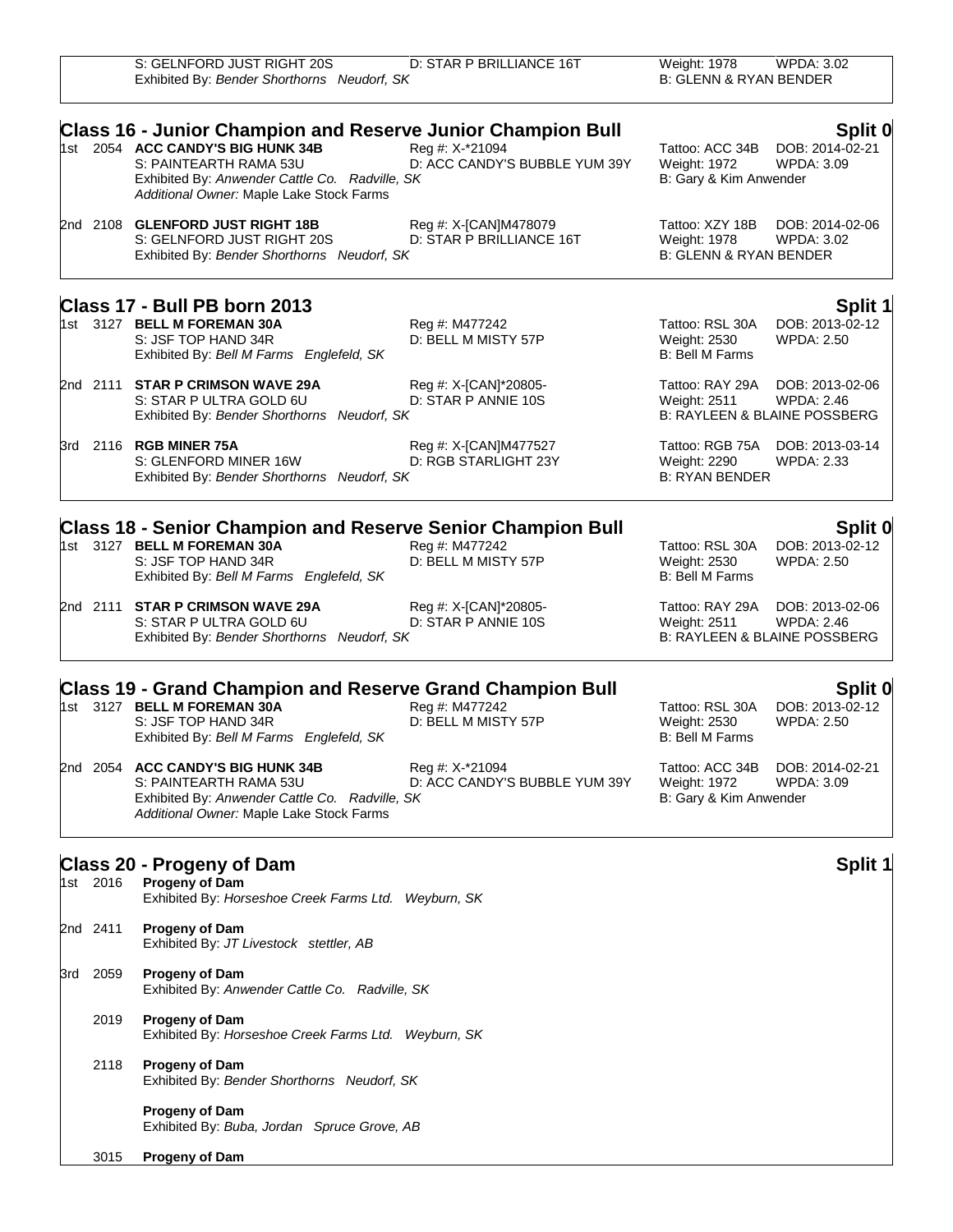Exhibited By: *Martin Farms Gore Bay, ON*

### 3412 **Progeny of Dam** Exhibited By: *Spady Farms Deroche, BC*

# **Class 21 - Breeder´s Herd Split 1** Breeder<sup>'</sup>s Herd Exhibited By: *JT Livestock stettler, AB* 2nd 2009 **Breeder´s Herd** Exhibited By: *Horseshoe Creek Farms Ltd. Weyburn, SK* 3rd 2109 **Breeder´s Herd** Exhibited By: *Bender Shorthorns Neudorf, SK* 2055 **Breeder´s Herd** Exhibited By: *Anwender Cattle Co. Radville, SK* 2864 **Breeder´s Herd** Exhibited By: *Rocking L Cattle Company Wawota, SK* 3018 **Breeder´s Herd** Exhibited By: *Martin Farms Gore Bay, ON* 3130 **Breeder´s Herd** Exhibited By: *Bell M Farms Englefeld, SK* 3180 **Breeder´s Herd** Exhibited By: *Bar 33 Ranch Pierceland, SK* 3417 **Breeder´s Herd** Exhibited By: *Spady Farms Deroche, BC* 3414 **Breeder´s Herd** Exhibited By: *Spady Farms Deroche, BC*

## **Class 22 - Get-of-Sire Split 1**

| 1st |           | Get-of-Sire<br>Exhibited By: Buba, Jordan Spruce Grove, AB          |
|-----|-----------|---------------------------------------------------------------------|
|     | 2nd 2015  | Get-of-Sire<br>Exhibited By: Horseshoe Creek Farms Ltd. Weyburn, SK |
|     | 3rd 2122  | Get-of-Sire<br>Exhibited By: Bender Shorthorns Neudorf, SK          |
|     | 99th 2859 | Get-of-Sire<br>Exhibited By: Rocking L Cattle Company Wawota, SK    |
|     | 2023      | Get-of-Sire<br>Exhibited By: Horseshoe Creek Farms Ltd. Weyburn, SK |
|     | 2057      | Get-of-Sire<br>Exhibited By: Anwender Cattle Co. Radville, SK       |
|     | 2404      | Get-of-Sire<br>Exhibited By: JT Livestock stettler, AB              |
|     | 2867      | Get-of-Sire<br>Exhibited By: Rocking L Cattle Company Wawota, SK    |
|     | 3177      | Get-of-Sire<br>Exhibited By: Bar 33 Ranch Pierceland, SK            |
|     | 3369      | Get-of-Sire<br>Exhibited By: Goldenview Shorthorns Smoky Lake, AB   |
|     |           |                                                                     |

# **Class 23 - Premier Breeder Split 0 Split 0 Split 0 Split 0 Split 0 Split 0 Split 0 Split 0 Split 0 Split 0 Split 0 Split 0 Split 0 Split 0 Split 0 Split 0 Split 0 Split 0 Split 0 Sp**